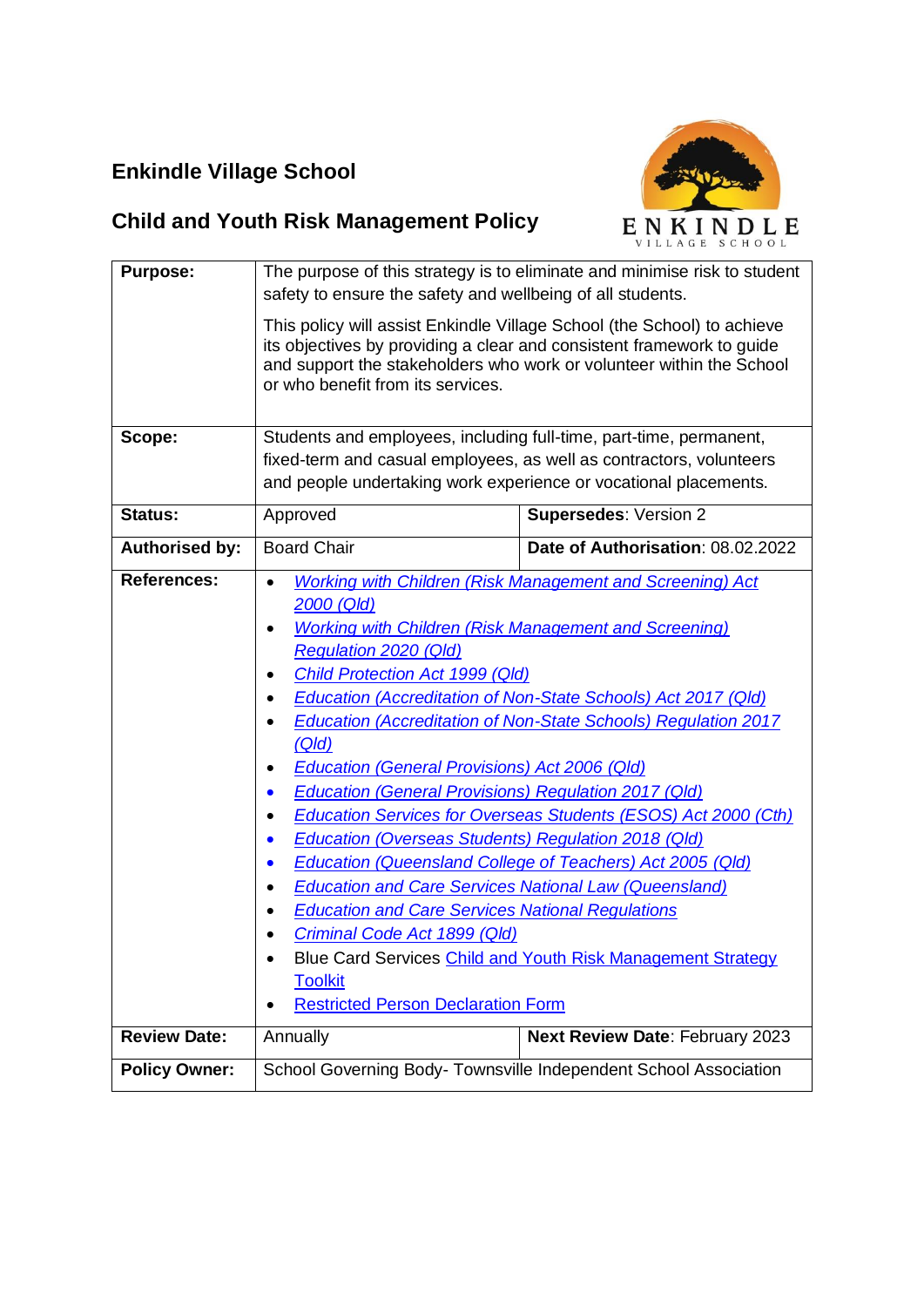## **1. Statement of Commitment**

Enkindle Village School (the School) is committed to taking all reasonable steps to promote the safety and wellbeing of students enrolled at the school and their protection from foreseeable harm.  $1$ 

Organisations regulated by the blue card system (i.e. organisations that have employees or volunteers working with children) are required to develop and implement a child and youth risk management policy, which must be reviewed annually.

In practice, the school is committed to acting in accordance with the *Working with Children (Risk Management and Screening) Act 2000 (Qld)* (the Act) to promote the safety and wellbeing of students means that it will implement the measures outlined below in points.

## **2. Code of Conduct**

The School's *Staff Code of Conduct* is evidence of fulfilment of the requirements of Schedule 1 s.2(2) of the *Working with Children (Risk Management and Screening) Regulation 2020 (Qld)* (Schedule 1)

#### **3. Recruitment, Selection, Training and Management Procedures**

The School is committed to recruiting, selecting, training and managing employees in such a way that limits risks to students. In particular, the School will:

- Ensure that its recruitment and selection procedures act to reduce the risk of harm to children from employees via:
	- o Accurate position descriptions, including whether the successful applicant must be a teacher registered with the Queensland College of Teachers (who has been subject to relevant police and other safety checks), whether a Blue Card is necessary for the successful applicant, the responsibilities and supervision associated with the position, the nature and environment of the service provided to students, and the experience and qualifications required by the successful applicant.
	- $\circ$  Advertising the position with a clear statement about the school's commitment to safe and supportive work practices and identifying that candidates will be subject to a teacher registration check or Blue Card screening, a police check, referee checks, identification verification and the requirement to disclose any information relevant to the candidates' eligibility to engage in activities including children.
	- $\circ$  A selection process that includes assessing the application via an interview process and referee and other checks (as identified above) based on the accurate position description.

<sup>&</sup>lt;sup>1</sup> Working with Children (Risk Management and Screening) Regulation 2020 (Qld) sch 1 s.2(1)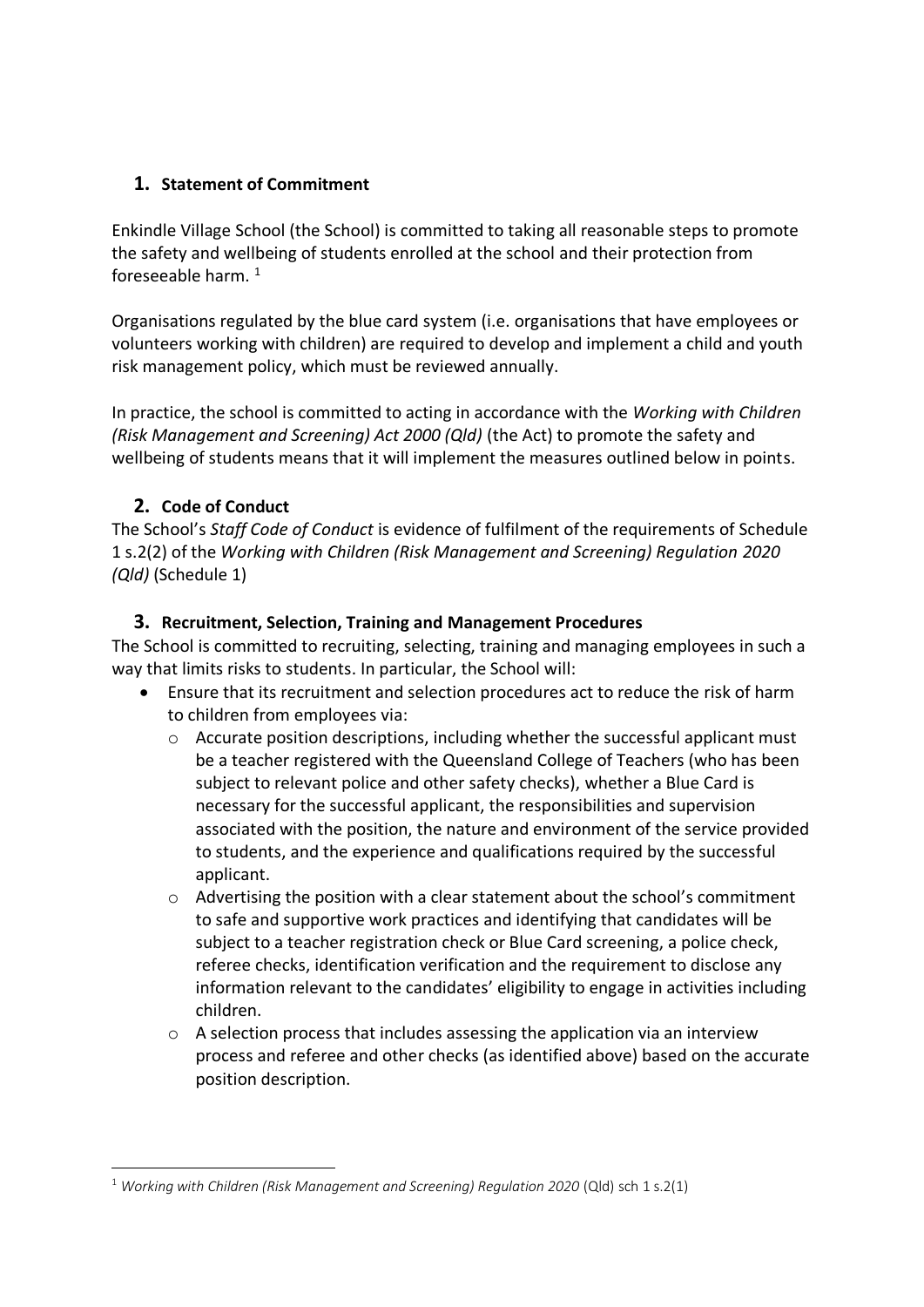- $\circ$  A probationary period of employment, which allows the school to further assess the suitability of the new employee and to act as a check on the selection process.
- Ensure that its training and management procedures act to reduce the risk of harm to students from employees via:
	- o Management processes that are consistent, fair and supportive.
	- o Performance management processes to help employees to improve their performance in a positive manner.
	- o Supportive processes for staff when they are experiencing challenges, such as mentoring, mediation, conflict resolution, coaching, additional training, and external support and counselling services.
	- o An induction program which thoroughly addresses the school's policies and procedures, particularly its expectations regarding student risk management and to assist employees to understand their role in providing a safe and supportive environment for students.
	- o Training new and existing staff on an ongoing basis to enhance skills and knowledge and to reduce exposure to risks, as follows:
		- $\triangleright$  the school's policies and procedures
		- $\triangleright$  identifying, assessing and minimising risks to students
		- $\triangleright$  handling a disclosure or suspicion of harm to a child.
	- o Keeping a record of the training provided to employees.
	- o Exit interviews to assist the school to identify broader issues of concern that may impact on the safety and wellbeing of students at the school.

This commitment is evidence of the School's fulfilment of the requirements of Schedule 1 s.2(3).

#### **4. Handling Disclosures or Suspicions of Harm**

Any of the types of concerns or reports below should be reported and managed under the School's *Child Protection Policy and Child Protection Procedure*, as follows:

- all staff with concerns about sexual abuse or likely sexual abuse
- teachers with concerns of sexual or physical abuse
- all staff who have received a report of inappropriate behaviour by another staff member.

To report any type of harm, all parties covered under the scope of this policy should use the *Report of Suspected Harm or Sexual Abuse Form* in Appendix 2 of this document. Reports can also be made to the *Child Safety After Hours Service Centre on 1800 177 135.* This service operates 24 hours a day, 7 days a week.

Furthermore, and in accordance with section 76 of the *Education (Queensland College of Teachers) Act* 2005, the Principal of the School will report to the Queensland College of Teachers any investigations into allegations of harm caused, or likely to be caused, to a student because of the conduct of a relevant teacher at the school.

Any report made under this section or the School Child Protection Policy will fulfill the reporting obligations of all adults under the *Criminal Code Act 1899*.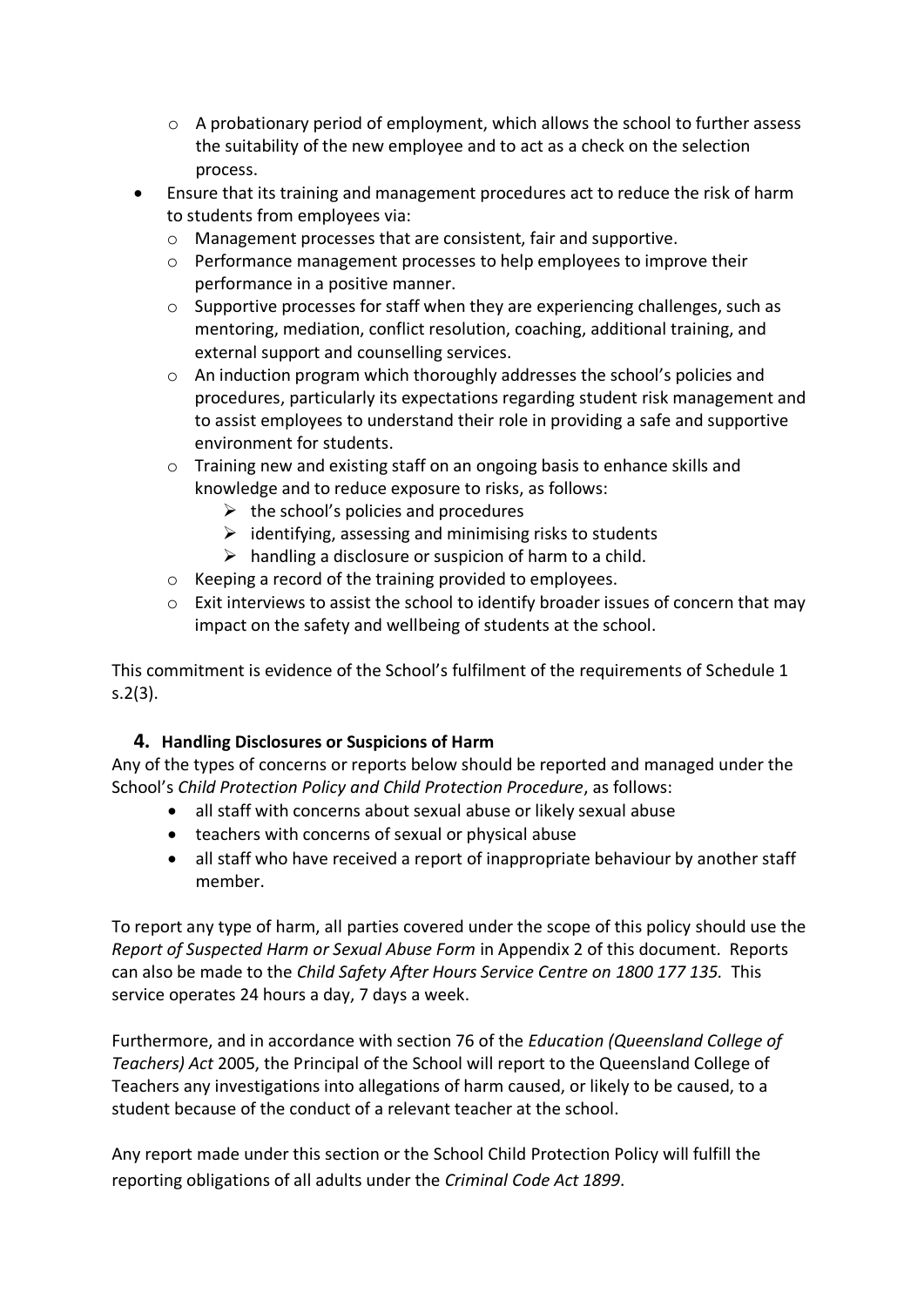This commitment is evidence of the School's fulfilment of the requirements of Schedule 1 s.2(4).

## **5. Managing Breaches of this Child Risk Management Policy**

The School is committed to appropriately managing breaches of this policy in accordance with its other relevant policies as appropriate in the circumstances, such as its *Child Protection Policy*, *Staff Code of Conduct*, *Complaints Handling Policy and Procedures*. This is evidence of fulfilment of the requirements of the Schedule 1 s.2(5).

## **6. Implementing and Reviewing the Child Risk Management Policy**

This policy in its entirety and its related procedures are evidence of fulfilment of the requirements of Schedule 1 s.2(6)(a) relating to implementation.

The introduction to this policy and the "Compliance and Monitoring" section below state the School's commitment to reviewing the Policy annually and are evidence of fulfilment of the requirements of the Schedule 1 s.2(6)(a) relating to review.

## **7. Blue Card Policies and Procedures**

The School is committed to acting in accordance with chapters 7 and 8 of the Act relating to the screening of employees in such a way that limits risks to children. In particular, the School will:

- Require relevant prospective or current employees, volunteers, trainee students and school association committee members to apply for a Blue Card or Exemption Notice, and check the validity and appropriateness of any currently held notices as appropriate, in accordance with the School's position descriptions and the Act prior to the commencement of their engagement.
- Not allow a person to continue to work with children if their working with child authority is cancelled or suspended or a negative notice is received after a change of police information.
- Have all relevant prospective employees and volunteers engaging in Restricted Employment acknowledge and sign a *Restricted Person Declaration Form* declaring they are not a restricted person prior to commencing their engagement.
- Not allow a person relying on an exemption to continue work with children if they become a restricted person.
- Link and unlink individuals as they commence and conclude their engagement with the school.
- Appoint a school contact person who will be responsible for managing the working with child screening processes and all related documentation to their records.
- Keep written records of all of the above actions, decisions and outcomes, including the dates of expiry for working with children authority
- Ensure all information on relation to working with children authority is kept confidential.
- Act to remind employees to keep their working with children authority up to date and apply for a renewal prior to expiry.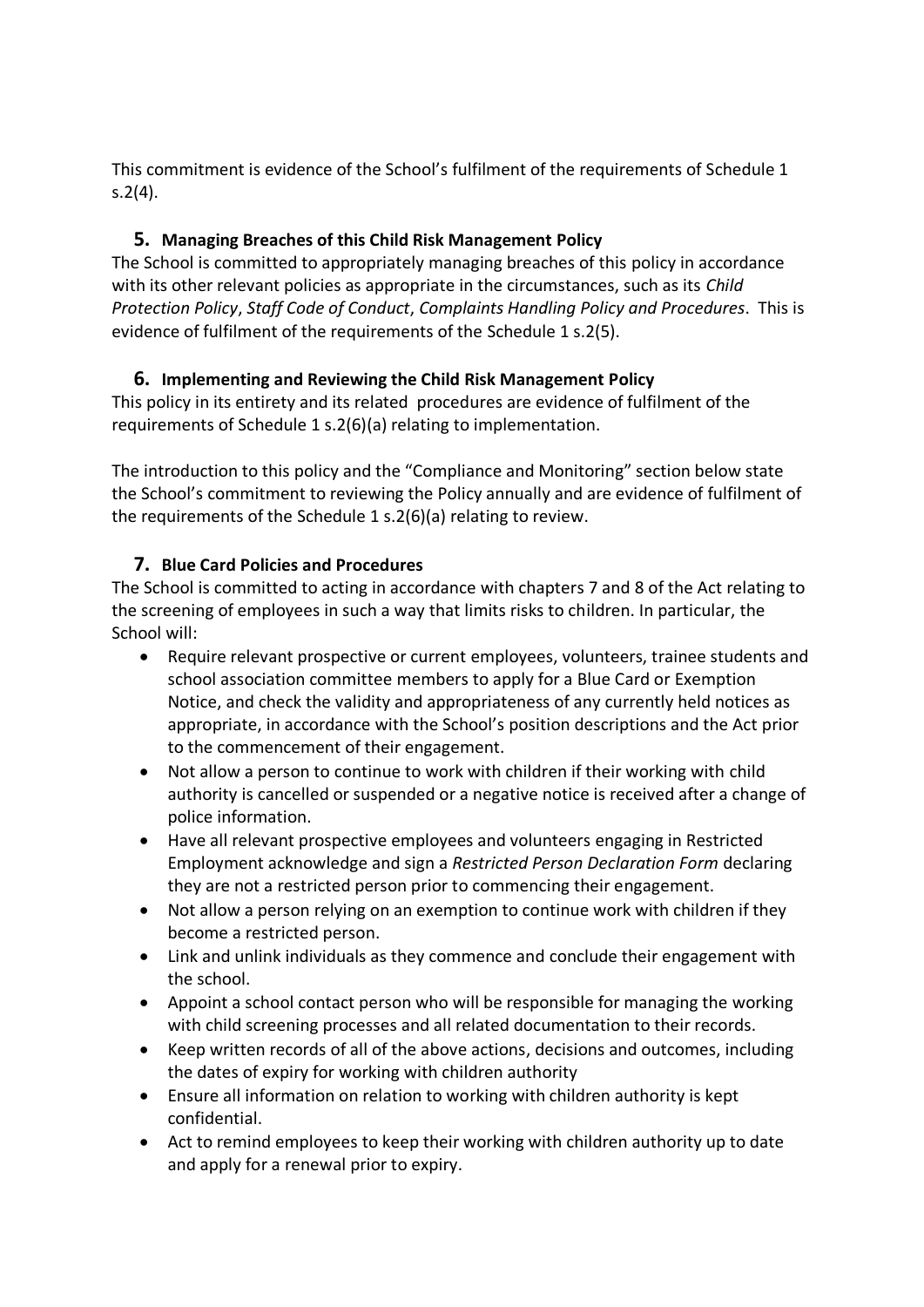• Take appropriate action if an employee, volunteer, trainee student or school board member fails to submit a renewal application prior to their working with children authority expiring.

This commitment is evidence of Enkindle Village School's fulfilment of the requirements of Schedule 1 s.2(7).

#### **8. High Risk Management Plans**

The School is committed to identifying risks, assessing risks, eliminating and minimising risks and the monitoring of risk to the safety of students on an ongoing basis. The School will utilise various risk management tools to assist it in this process and will keep appropriate records of decisions made and actions taken in relation to risks to children.

This commitment is evidence of the School's fulfilment of the requirements of Schedule 1 s.2(7).

#### **9. Strategies of Communication and Support**

The School's commitment to making this policy available to students, parents and employees via its website, enrolment package and employee handbook is evidence of fulfilment of the requirements of Schedule 1 s.2(8)(a).

The School is committed to training employees in relation to risks to students and will conduct this training regularly via annual formal training events, informal updates at staff meetings and regular discussions between managers and their staff, and this is evidence of fulfilment of the requirements of Schedule 1 s.2(8)(b).

#### **Responsibilities**

The School is responsible for developing and implementing this policy and related procedures to ensure it fulfils its obligations.

All employees at Enkindle Village School are responsible for acting in compliance with this policy and related procedures.

#### **Compliance and Monitoring**

The School is committed to the annual review of this policy. The School will also record, monitor and report to the school association management committee regarding any breaches of the policy.

In addition, The School is committed to other various compliance and monitoring arrangements made under relevant policies and procedures.

#### **10.Legislation**

- *Working with Children (Risk Management and Screening) Act 2000 (Qld)*
- *Working with Children (Risk Management and Screening) Regulation 2020 (Qld)*
- *Child Protection Act 1999 (Qld)*
- *Education (Accreditation of Non-State Schools) Act 2017 (Qld)*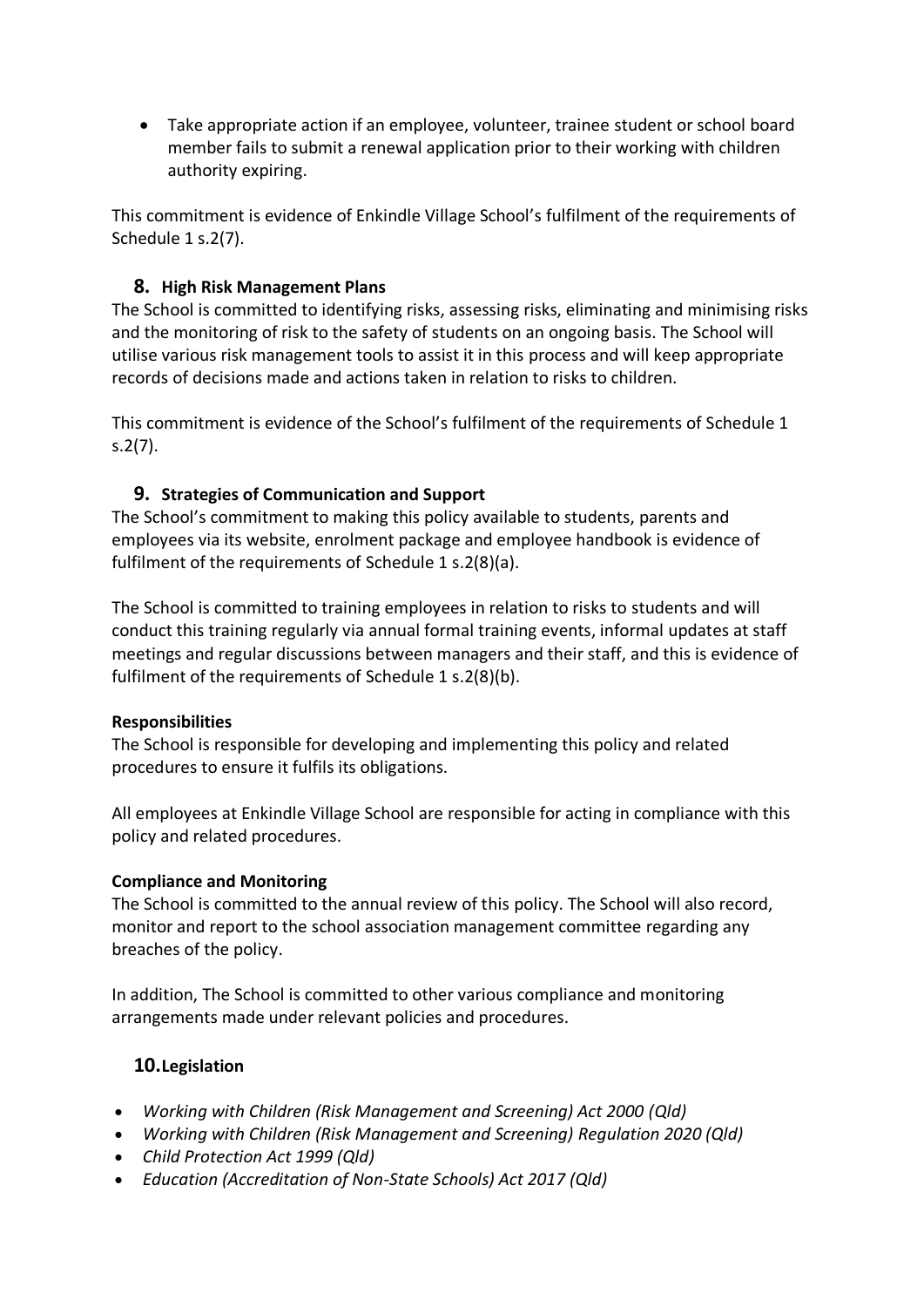- *Education (Accreditation of Non-State Schools) Regulation 2017 (Qld)*
- *Education (General Provisions) Act 2006 (Qld)*
- *Education (General Provisions) Regulation 2017 (Qld)*
- *Education Services for Overseas Students (ESOS) Act 2000 (Cth)*
- *Education (Overseas Students) Regulation 2014 (Qld)*
- *Education (Queensland College of Teachers) Act 2005 (Qld)*
- *Education and Care Services National Law (Queensland)*
- *Education and Care Services National Regulations*

#### **11.Supporting Documents**

- Enkindle Village School Child Protection Policy
- Enkindle Village School Complaints Handling Policy
- Enkindle Village School Child Protection Procedures
- Enkindle Village School Complaints Handling Procedures
- Enkindle Village School Staff Code of Conduct
- Blue Card Services Child and Risk Management Strategy Toolkit
- Restricted Person Declaration Form
- Enkindle Village School Blue Card Register

#### **12.Appendices**

- Appendix 1 Summary of Reporting Harm
- Appendix 2 Report of Suspected Harm or Sexual Abuse Form
- Appendix 3 Restricted Person Declaration Form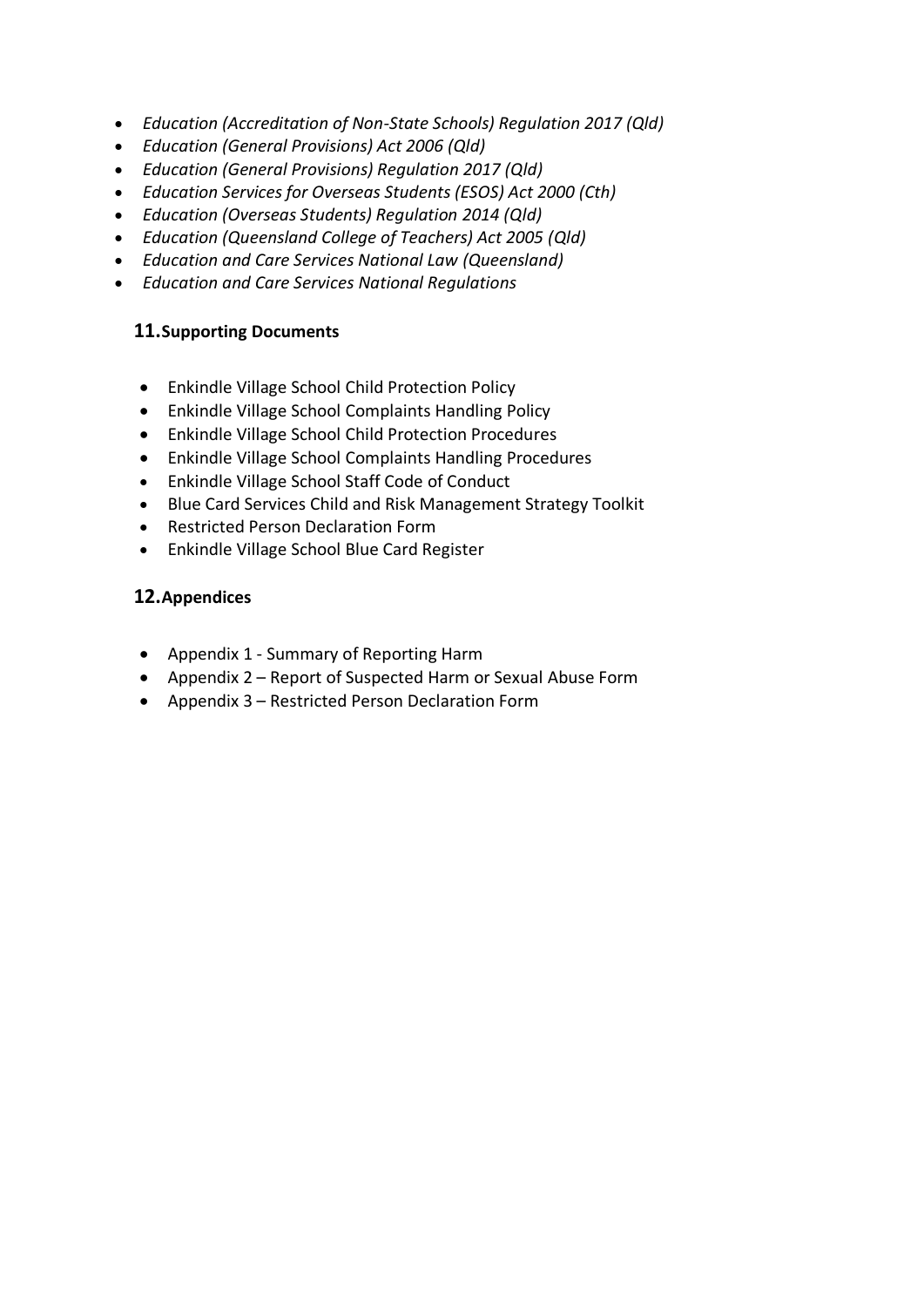## **13.Version Control**

## **Approval Details**

| <b>Policy Sponsor</b> | Principal - Kiri Pearce     |
|-----------------------|-----------------------------|
| Approval authority    | <b>Management Committee</b> |
| <b>Version Number</b> | 3                           |
| Date for next review  | February 2023               |

## **Modification History**

| Version no. | Approval<br>date | Implementation<br>date | Details                                                                                     |
|-------------|------------------|------------------------|---------------------------------------------------------------------------------------------|
| 3           |                  |                        | Updated all of the references to<br>the updated 2020 Act and<br>associated schedules.       |
|             |                  |                        | Added requirement for annual<br>review into statement                                       |
|             |                  |                        | Reworded purpose to be in line<br>with wording recommended by<br>blue care services website |
|             |                  |                        | Removed reference to child<br>protection procedure as we do not<br>currently have one       |
|             |                  |                        | Updated legislation and reference<br>documents used                                         |
|             |                  |                        | Added Appendix 3 - Restricted<br><b>Person Declaration From</b>                             |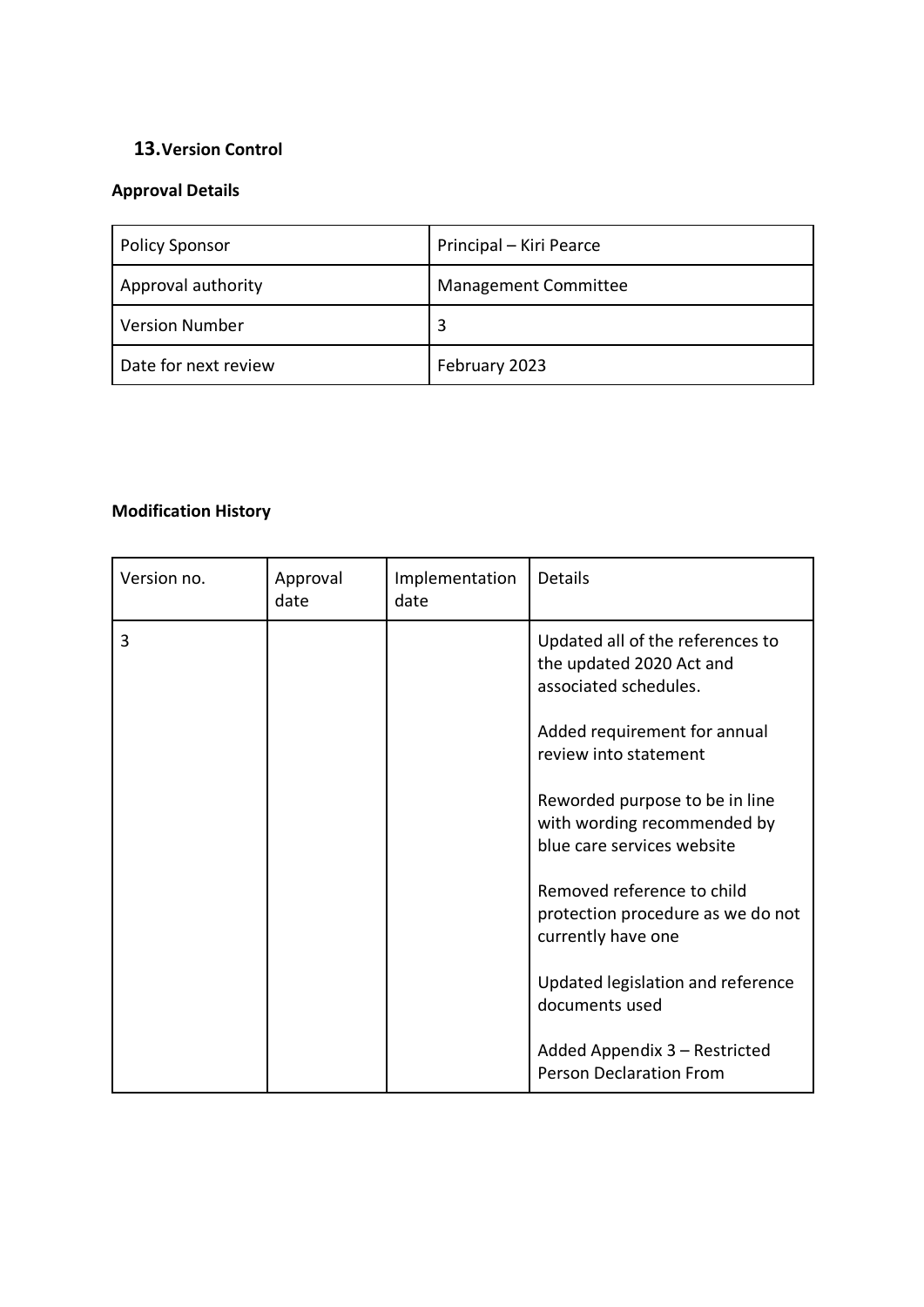## **Appendix 1 Summary of Reporting Harm**

| Who                               | What abuse                                                            | <b>Test</b>                                                                                 | <b>Report to</b>                                               | <b>Legislation</b>                                |
|-----------------------------------|-----------------------------------------------------------------------|---------------------------------------------------------------------------------------------|----------------------------------------------------------------|---------------------------------------------------|
| All staff                         | Sexual                                                                | Awareness or a<br>suspicion<br>Sexually abused or<br>likely to be sexually<br>abused        | Principal,<br>through to<br>police                             | <b>EGPA</b> sections<br>366 and 366A              |
| <b>Teacher</b>                    | Sexual and<br>physical                                                | Significant harm<br>Parent may not be<br>willing and able                                   | Confer with<br>principal, report<br>to Child Safety            | <b>CPA</b> sections 13E<br>and 13G                |
| All staff                         | Physical,<br>psychological,<br>emotional,<br>neglect,<br>exploitation | Significant harm<br>Parent may not be<br>willing and able                                   | Principal,<br>through to Child<br>Safety                       | Accreditation<br><b>Regulations</b><br>section 16 |
| All staff                         | Any                                                                   | Not a level that is<br>otherwise<br>reportable to Child<br>Safety, refer with<br>consent    | Principal,<br>through to<br>Family and<br><b>Child Connect</b> | <b>CPA Sections 13B</b><br>and 159M               |
| <b>Principal</b>                  | Any                                                                   | Not a level that is<br>otherwise<br>reportable to Child<br>Safety, refer<br>without consent | Family and<br><b>Child Connect</b>                             | <b>CPA Sections 13B</b><br>and 159M               |
| Any<br>member<br>of the<br>public | Any                                                                   | Significant harm<br>Parent may not be<br>willing and able                                   | <b>Child Safety</b>                                            | CPA section 13A                                   |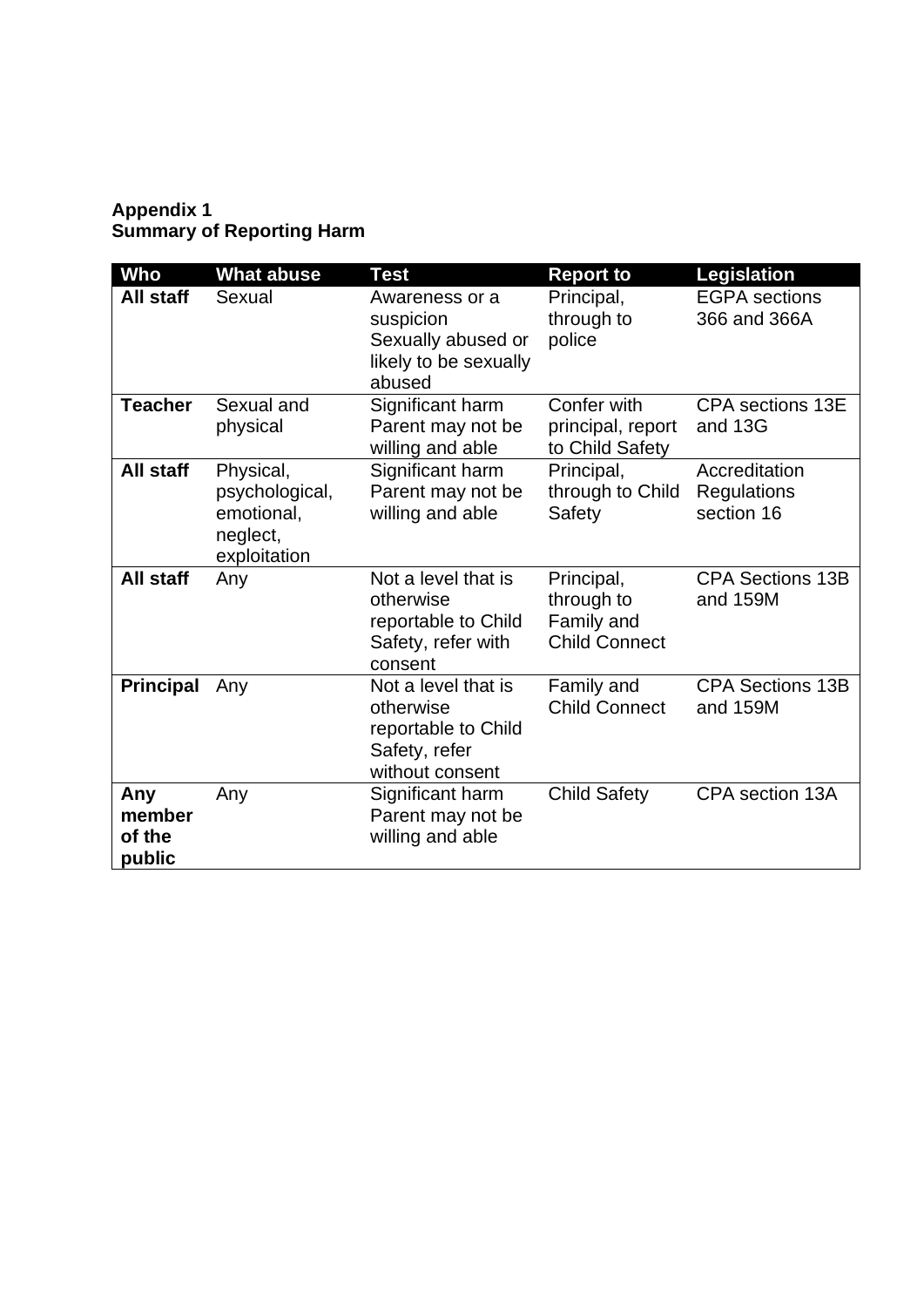## **Appendix 2**

#### **Private and Confidential Report of Suspected Harm or Sexual Abuse**

| Date:                           |
|---------------------------------|
| School: Enkindle Village School |
| School Phone:                   |
| School Email and/or Fax:        |

| <b>DETAILS OF STUDENT/CHILD HARMED OR AT RISK OF HARM/ABUSE:</b> |                                   |  |  |
|------------------------------------------------------------------|-----------------------------------|--|--|
| Legal Name:                                                      | <b>Preferred Name:</b>            |  |  |
| DOB:                                                             | Gender:                           |  |  |
| Year Level:                                                      | <b>Cultural Background:</b>       |  |  |
| Primary language spoken:                                         |                                   |  |  |
| Aboriginal $\square$<br>Torres Strait Islander □                 |                                   |  |  |
| Aboriginal and Torres Strait Islander □                          |                                   |  |  |
| Does the student have a disability                               | <b>Disability Category:</b>       |  |  |
| verified under EAP:                                              |                                   |  |  |
| Yes $\Box$ No $\Box$                                             |                                   |  |  |
| <b>Student's Residential Address:</b>                            | Phone:                            |  |  |
|                                                                  | <b>Student's Personal Mobile:</b> |  |  |

| <b>FAMILY DETAILS</b>                                                                 |     |                                 |  |
|---------------------------------------------------------------------------------------|-----|---------------------------------|--|
| Parent/caregiver 1:                                                                   |     | <b>Relationship to Student:</b> |  |
| Address (if different from student):                                                  |     |                                 |  |
| Phone: (H):                                                                           | W): | (M):                            |  |
| Parent/caregiver 2:                                                                   |     | Relationship to Student:        |  |
| Address (if different from student):                                                  |     |                                 |  |
| Phone: (H):                                                                           | W): | (M):                            |  |
| Is the student in out of home care? Yes $\Box$ No $\Box$                              |     |                                 |  |
| Are there any Family Court or Domestic Violence orders in place? Yes $\Box$ No $\Box$ |     |                                 |  |
| Unknown $\square$                                                                     |     |                                 |  |

## **PERSON ALLEGED TO HAVE CAUSED THE HARM OR ABUSE**

☐Adult family member ☐Child family member ☐Other adult

☐Student/other child ☐Unknown

**PROVIDE ALL INFORMATION YOU HAVE WHICH LED TO THE SUSPICION OF HARM OR ABUSE** (Attach extra pages if necessary).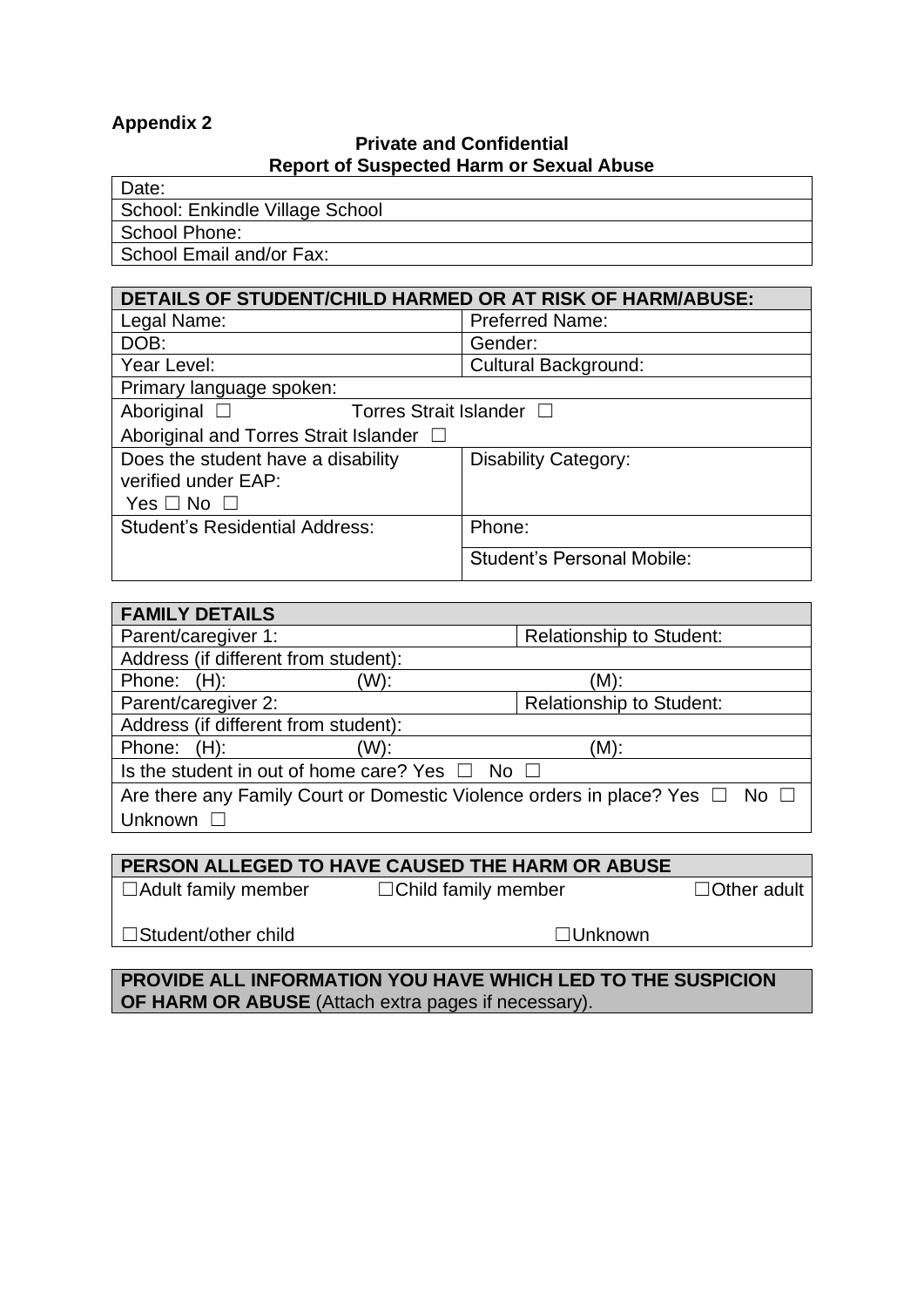**Details of any harm and/or sexual abuse to the student –** please include: Time and date of the incident; location of the incident, source of information; details of person alleged to have caused the harm or sexual abuse; physical appearance of any injury; immediate and ongoing safety concerns; any disclosures made by student; any previous incidents of harm; behavioural indicators of harm; presence of any medical needs or developmental delays; and if the information relates to an unborn child, the alleged risk to the unborn child.

**Please indicate the identity of anyone else who may have information about the harm or abuse**

**Additional information provided as an attachment YES** ☐ **NO** ☐

| Name of staff member making report if not the Principal: |            |       |  |
|----------------------------------------------------------|------------|-------|--|
| <b>Position:</b>                                         | Signature: | Date: |  |
| <b>Principal:</b>                                        | Signature: | Date: |  |
| Principal's email address:                               |            |       |  |
| <b>Response requested by school:</b>                     |            |       |  |

| <b>ACTION TAKEN</b>                                                              |   |                                   |  |
|----------------------------------------------------------------------------------|---|-----------------------------------|--|
| Form was faxed or emailed to (please)<br>tick which agencies the form was sent   | П | <b>Queensland Police Services</b> |  |
| $to)$ :                                                                          |   | (QPS)                             |  |
|                                                                                  | П |                                   |  |
|                                                                                  |   | <b>Department of Communities</b>  |  |
|                                                                                  |   | (Child Safety Services)           |  |
|                                                                                  | П |                                   |  |
|                                                                                  |   | <b>Family and Child Connect</b>   |  |
| $(A$ dented from $\Box$ CD $A$ Denort of Cuspected Using or Diale of Using $(A)$ |   |                                   |  |

(Adapted from EQ SP-4 Report of Suspected Harm or Risk of Harm)

**Confirm receipt of faxed or emailed form and ensure original is stored in a secure location along with any other documentation collected for the purpose of this report.**